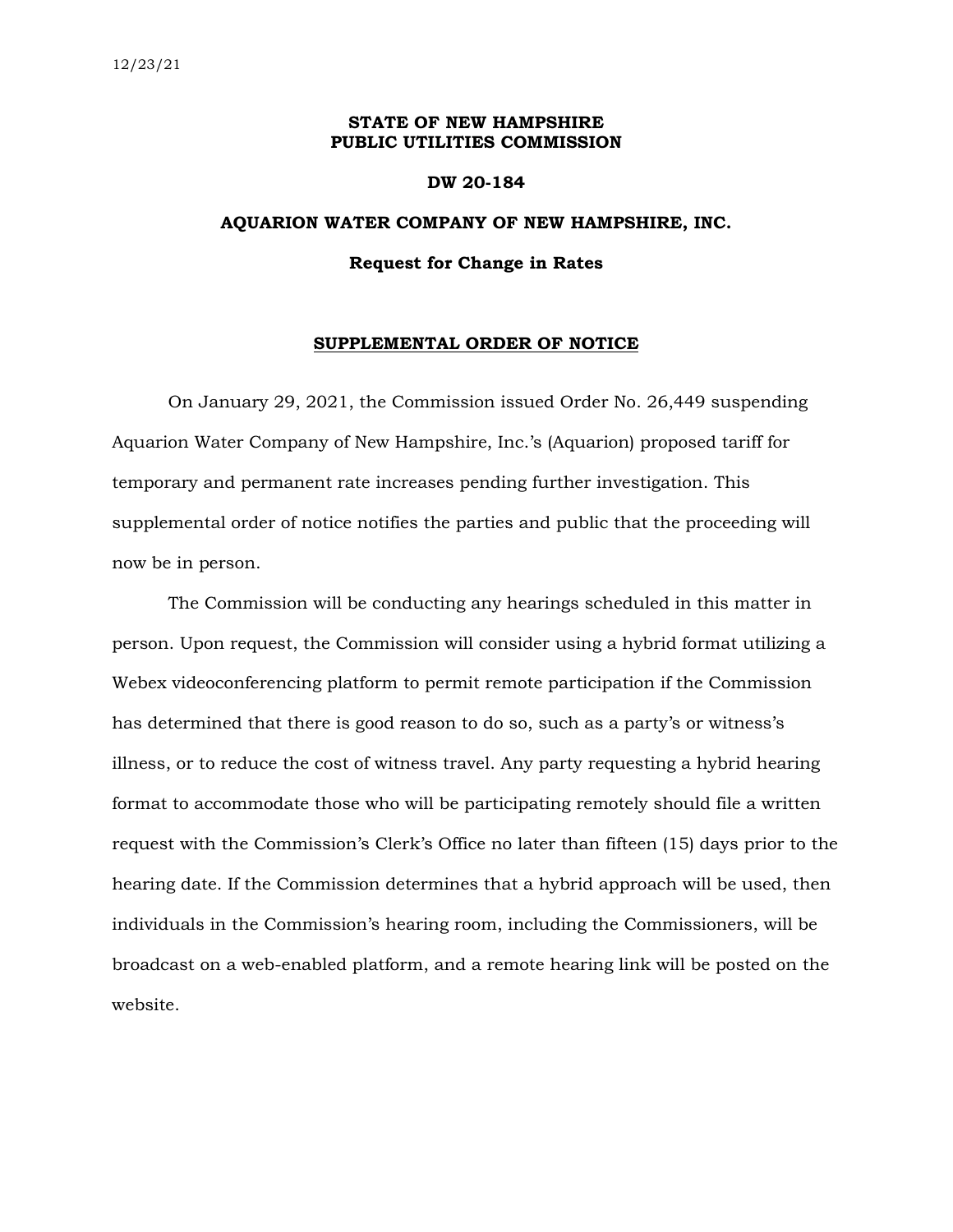# **Based upon the foregoing, it is hereby**

**ORDERED**, that the Commission will hold a hearing in this matter at its offices located at 21 S. Fruit St., Suite 10, Concord, New Hampshire, on May 18, 2022, at 9:00 a.m.; and it is

**FURTHER ORDERED**, that pursuant to N.H. Admin. R., Puc 203.12, Aquarion shall notify all persons desiring to be heard at the May 18, 2022 hearing by publishing a copy of this supplemental order of notice on its website no later than two business days after the date of issue, such publication to be documented by affidavit filed with the Commission on or before January 10, 2022. In addition, the Clerk shall publish this order of notice on the Commission's website no later than two business days after the date of issue.

So ordered, this twenty-third day of December, 2021.

\_\_\_\_\_\_\_\_\_\_\_\_\_\_\_\_\_\_\_\_\_\_\_\_\_

Daniel C. Goldner Presiding Officer Chairman

Individuals needing assistance or auxiliary communication aids due to sensory impairment or other disability should contact the Americans with Disabilities Act Coordinator, NHPUC, 21 S. Fruit St., Concord, New Hampshire 03301-2429; 603-271-2431; TDD Access: Relay N.H. 1-800-735-2964. Notification of the need for assistance should be made one week prior to the scheduled event.